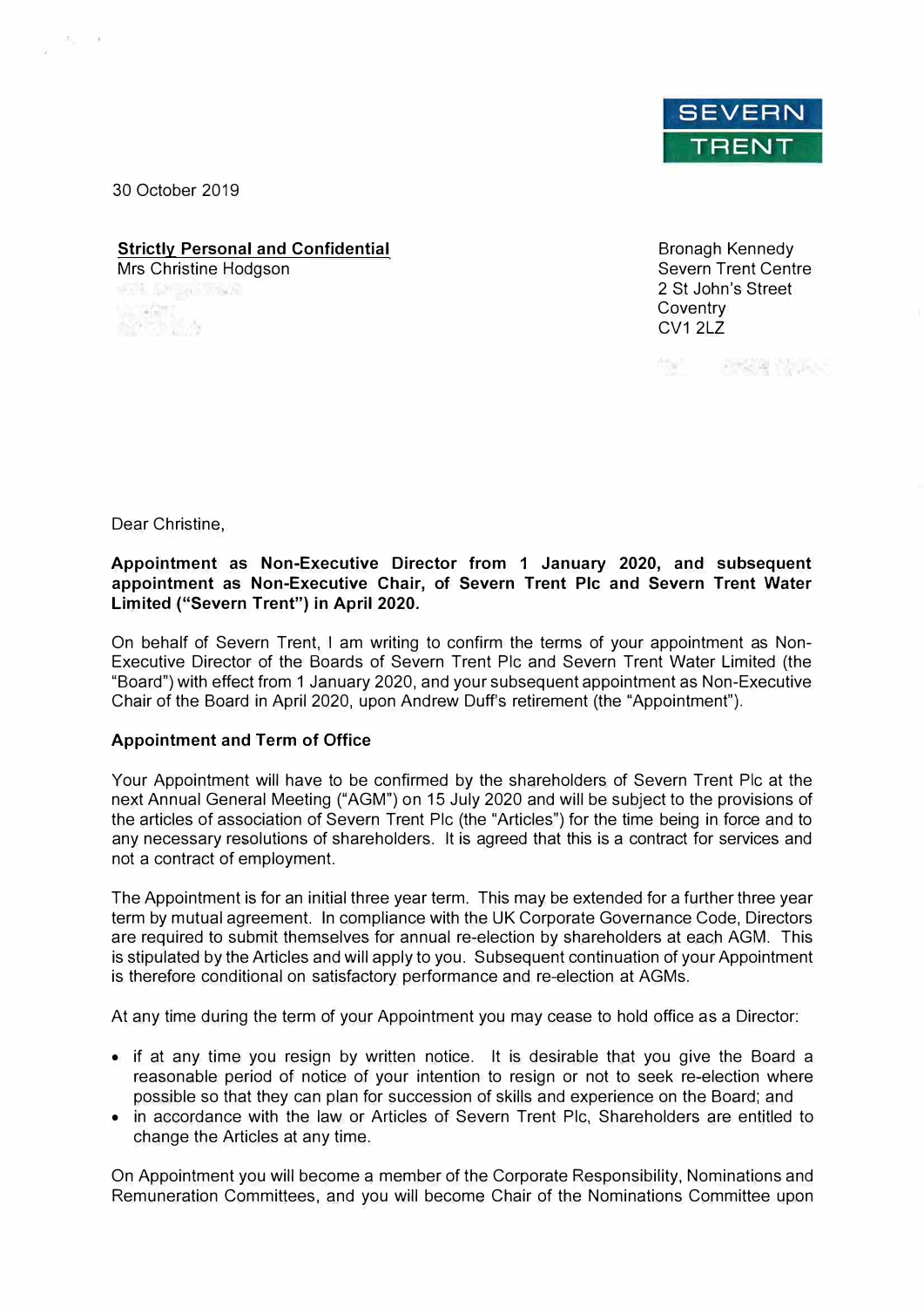Andrew Duff's retirement. The Board may from time to time request you to participate in other Board Committees, subject to your agreement.

## **Duties**

You shall have particular regard to the UK Corporate Governance Code and associated Guidance on Board Effectiveness in respect of the role of the Board, Remuneration Committee and the role of the Non-Executive Directors and the Chair.

The Board as a whole is collectively responsible for the success of the Company. The Board's role is to:

- Promote the long-term success of the Company, generating value for shareholders and  $\bullet$ contributing to wider society;
- Establish the Company's purpose, values and strategy and satisfy itself that these and  $\bullet$ its culture are aligned:
- Act with integrity, lead by example and promote Severn Trent's culture;  $\bullet$
- Ensure that the necessary resources are in place for the Company to meet its  $\bullet$ objectives and measure performance against them;
- Establish a framework of prudent and effective controls, which enable risk to be  $\bullet$ assessed and managed:
- Ensure effective engagement with, and encourage participation from, shareholders and  $\bullet$ stakeholders: and
- Ensure that workforce policies and practices are consistent with the Company's values  $\bullet$ and support its long term sustainable success.

As the Non-Executive Chair there are certain expectations that apply to this role, as set out in the attached Charter of Expectations, including to:

## **Board Leadership and Management**

- Demonstrate ethical leadership and uphold the highest standards of integrity and  $\bullet$ probity, setting clear expectations concerning the Group's culture, values and behaviours.
- Provide leadership of the Board and manage the business of the Board through setting  $\bullet$ its agenda and taking full account of the issues and the concerns of Board members.
- Ensure that Board agendas are primarily focused on strategy, performance and key value creation issues.
- Ensure that members of the Board receive accurate, timely and high quality supporting  $\bullet$ information, in particular about the Company's performance, to enable the Board to take sound decisions, monitor effectively and provide advice to promote the success of the Company.
- Ensure that Board decision-making processes are effective.  $\bullet$
- Manage Board processes to ensure that sufficient time is allowed for discussion of complex or contentious issues, where appropriate arranging for informal meetings beforehand to enable thorough preparation for the Board's discussion.
- Facilitate and encourage active engagement and appropriate challenge by members  $\bullet$ of the Board, particularly on matters of risk and strategy or other major proposals; by drawing on Directors' skills, diverse experience, knowledge and where appropriate, independence.
- Ensure that there are no impediments to the Board's effective oversight of risk.
- Build an effective and complementary Board, initiating change and regularly considering succession planning and Board composition, working with the Nominations Committee.
- Foster relationships founded on mutual respect and open communication between  $\bullet$ Non-Executive Directors and management, both inside and outside the Boardroom.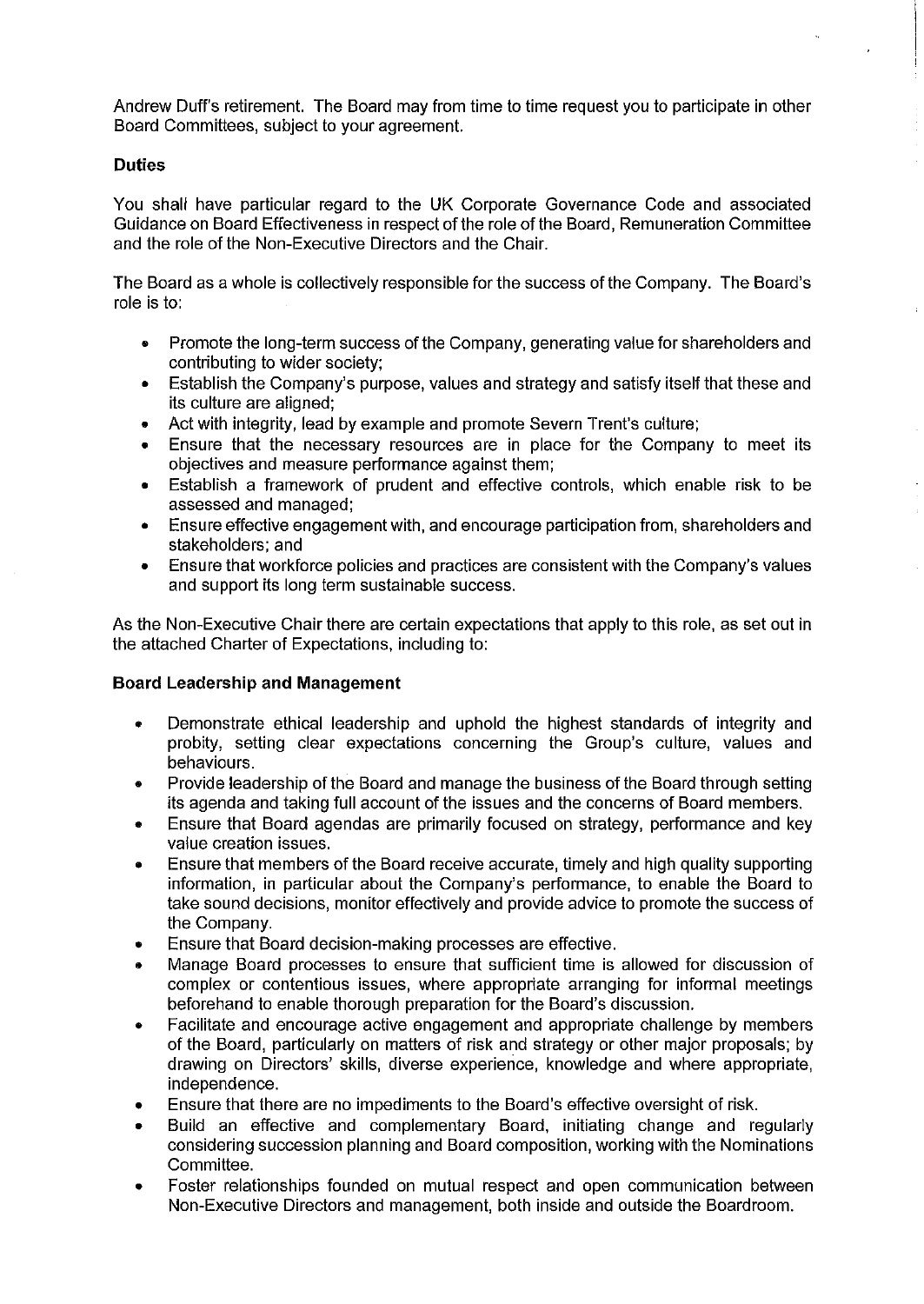- Ensure Board Committees are clearly structured with appropriate Terms of Reference.
- Ensure that there is sufficient time at Board meetings for discussion of all major issues considered by Board Committees.

The Chair will also:

- Provide effective leadership for the Company, including representing the Company and understanding the views of shareholders.
- Establish and develop effective working relationships with management, in particular,  $\bullet$ developing a relationship of trust with the CEO, providing support and advice, while respecting Executive responsibility.
- Consult with the Senior Independent Director on Board matters in accordance with the  $\bullet$ UK Corporate Governance Code (the "UK Code").
- Establish good working relations and open lines of communication with other Group Executive Committee members.
- Subject to the provisions of the UK Code, be a member of the Remuneration  $\bullet$ Committee.

## **Board Induction, Evaluation and Development**

- Ensure that a properly constructed induction programme is provided for new Directors.
- Consider and address the development needs of individual Directors and the Board as ė. a whole to maintain the necessary depth and breadth of knowledge and skills, and enhance the effectiveness of the Board as a team.
- Lead the Board in the ongoing monitoring and annual evaluation of the performance of  $\bullet$ the CEO.
- Ensure that the performance of individual Board members, and of the Board and Board  $\bullet$ Committees as a whole, is evaluated at least once a year.
- Ensure appropriate action plans are put in place and implemented as a result of the  $\bullet$ Board Evaluation.

## Relationship with Shareholders and other Stakeholders

Maintain effective communication with shareholders and other stakeholders and ensure that members of the Board develop and maintain an understanding of the views of major investors and other key stakeholders, and report on the nature and extent of the communication with major shareholders.

You shall also have particular regard to the general duties of the Companies Act 2006, including the duty to promote the success of the Company, acting in the way you consider, in good faith, to be most likely to promote the success of the Company for the benefit of its members as a whole. In doing so, you must have regards (among other matters) for:

- The likely consequences of any decisions in the long term;  $\bullet$
- The interest of the Company's employees;  $\bullet$
- The need to foster the Company's business relationships with suppliers, customers and  $\bullet$ others:
- The impact of the Company's operations on the community and the environment;  $\bullet$
- The desirability of the Company to maintain a reputation for high standards of business  $\bullet$ conduct; and
- The need to act fairly as between the members of the Company.  $\bullet$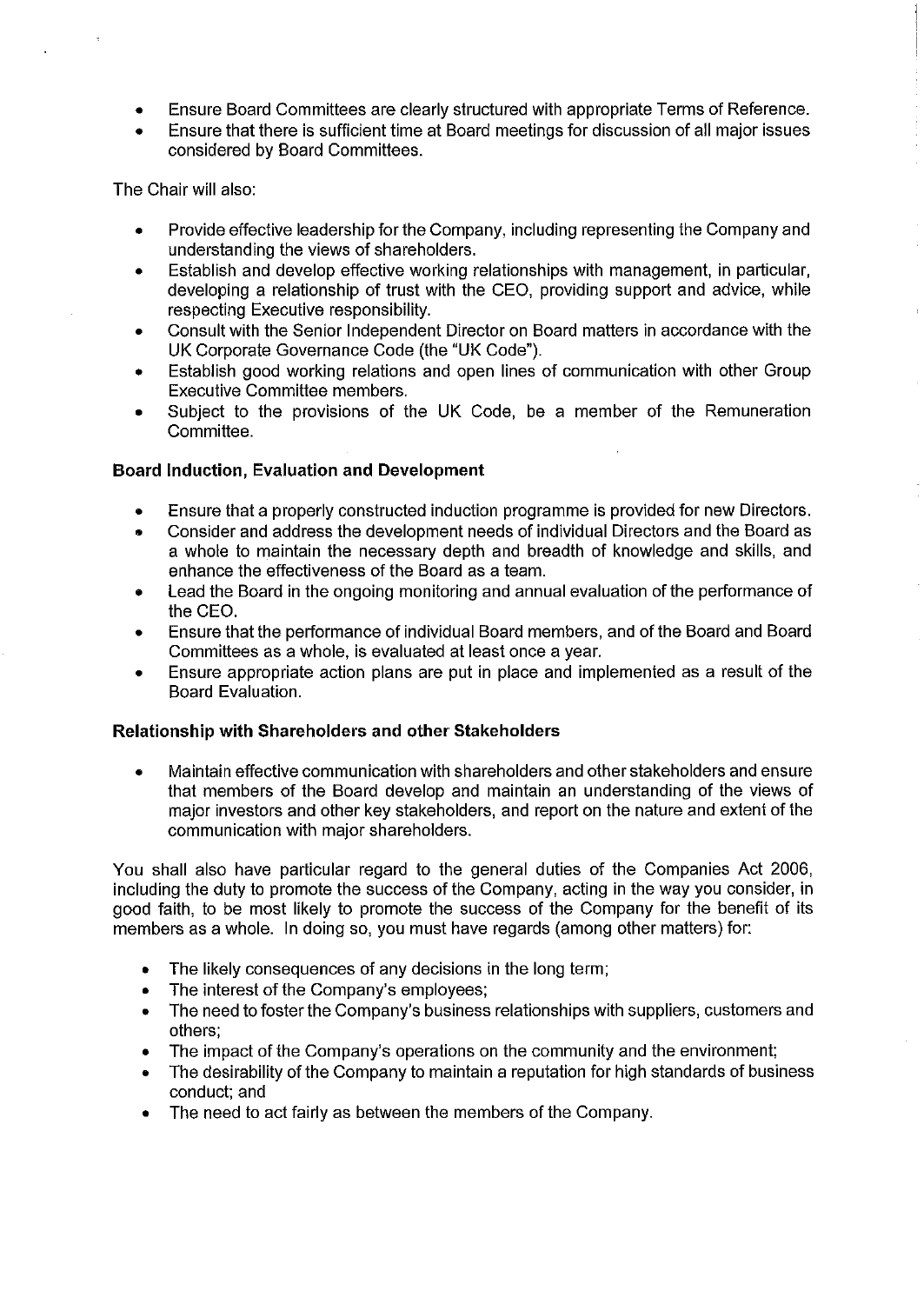### **Time commitment**

You are aware that the nature of the role makes it impossible to be specific about the time commitment required. The Board expects you to commit sufficient time to allow you to meet your obligations to the Company. This will include travel to, and attendance at, scheduled and adhoc Board meetings, meetings of any Board Committee to which you are appointed and the AGM of Severn Trent Plc. In addition, you will be expected to devote appropriate preparation time ahead of each meeting.

As set out in the Charter of Expectations, it is anticipated that your duties as Non-Executive Chair of the Board will involve a commitment of approximately 80 days in each year. Currently, this would typically comprise attendance at:

- ten scheduled Board meetings, at our Corporate Head Office in Coventry or our London  $\bullet$ office in Gracechurch Street (but possibly at other Company locations or off site);
- Board dinners:  $\bullet$
- an offsite Strategy Day meeting;  $\bullet$
- the Severn Trent Plc AGM:  $\bullet$
- $\bullet$ site visits:
- meetings of the Non-Executive Directors without Executive Directors present;  $\bullet$
- meetings with major shareholders:  $\bullet$
- meetings as part of the Board evaluation process; and  $\bullet$
- Board Committee meetings which occur outside those days set aside for Board meetings.

You may be required to devote additional time to the Company in respect of preparation time and adhoc matters which may arise, particularly when the Company is undergoing a period of increased activity.

A rolling schedule of Board and Committee meetings is available at any time from me. A copy of the 2019 - 2021 schedules are also enclosed.

By accepting this Appointment, you confirm that you are able to allocate sufficient time to meet these expectations. Personal attendance will be required at Board meetings and Board Committee meetings unless agreed otherwise in advance. You should consult with the Nominations Committee before you accept any additional commitments (including other Board appointments) which may conflict with, or impact upon, the time you are able to devote to your role as the Non-Executive Chair of the Board. Your appropriate commitment of time to the affairs of the Severn Trent Group will be one of the issues addressed in performance reviews.

#### Independence and other interests

You have already disclosed to the Board the significant existing commitments you have outside your role in the Company. You must inform the Board in advance of any changes to these commitments.

Disclosure of external business interests is a continuing obligation. If your circumstances change, and you acquire any office or property which may conflict with your office as a Director of the Board, then you must disclose its character and extent at the next meeting of the Board. This should be done in writing. You may wish to consult with me, or the Senior Independent Director, as soon as you become aware of any potential conflict. Please find attached a copy of the Company's Conflicts of Interest Policy.

You should be aware that under the law and the Articles you will generally not be entitled to attend any part of a Board meeting, or to vote, on any matter in which you have a material personal interest unless the other Directors unanimously decide otherwise. Any material interests are required to be disclosed in the Annual Report and Accounts.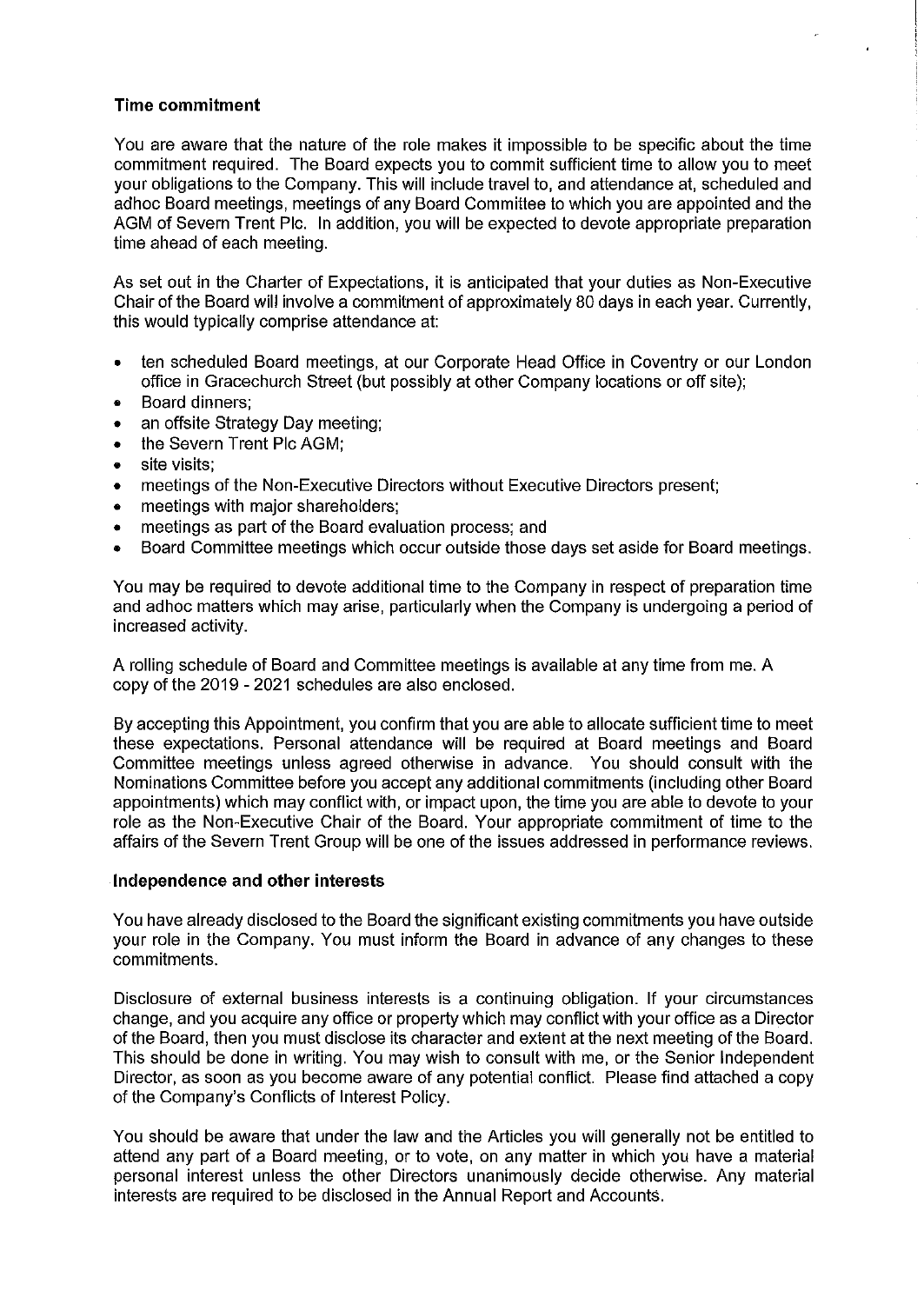## Overboarding

To support you in taking into account your other commitments, and ensure that you are able to allocate sufficient time to the Company to discharge your responsibilities, the Company applies the following advisory guidelines on the number of Board appointments held at publicly listed companies. Our advisory guidelines will be updated in line with market practice and we will inform you when any changes are made.

- A Board Chair should not hold an Executive position elsewhere, or more than one other Chair position, but may hold up to three other Non-Executive directorships.
- A Non-Executive Director who does not hold Executive or Chair positions may hold up to four other Non-Executive Directorships.

You do not currently breach any of these guidelines.

#### **Remuneration and expenses**

You will be paid an annual fee of £300,000 for your duties as Non-Executive Chair. Fees are payable monthly and will be deposited into your bank account. The Board may from time to time request you to participate in other Board Committees, subject to your agreement.

Directors may, in addition, receive a fee for devoting special attention to the business of the Severn Trent Group which is outside the scope of ordinary duties.

You are entitled to be paid other expenses you properly incur concerning Severn Trent's affairs. Except for expenses associated with travelling, you should obtain the approval of the Company Secretary for the expense before you incur it. Please find attached a copy of the Company's Travel and Expenses Policy and a proforma Director's Expense Claim form.

You will not be entitled to a retirement allowance or pension.

#### **Continuous improvement and Directors' appraisal**

Severn Trent believes that progressive organisations appreciate the challenge of operating in today's business environment. You agree that you will lead the development and participate in.

- Continuous improvement plans from time to time determined by the Board as being appropriate for Directors, at the expense of Severn Trent and whether or not those plans are offered by Severn Trent; and
- Participate in processes of internal and external review of Director, Board and Committee effectiveness as may be determined to be appropriate by the Board from time to time. You acknowledge that such processes may result in positive or negative recommendations in relation to your candidacy for reappointment to the Board.

If there are any issues which cause you concern about the Board or your individual performance, or the performance of any Committee, you should feel free to raise them with the Senior Independent Director, or me, at any time.

#### Induction

The Company will provide a comprehensive, formal and tailored induction, including site visits and meetings with management, members of the workforce, other key stakeholders and the Company's Auditors. Major shareholders will have the opportunity to meet you.

We will liaise with you to arrange face to face induction meetings and site visits as per the suggested induction schedule sent to you.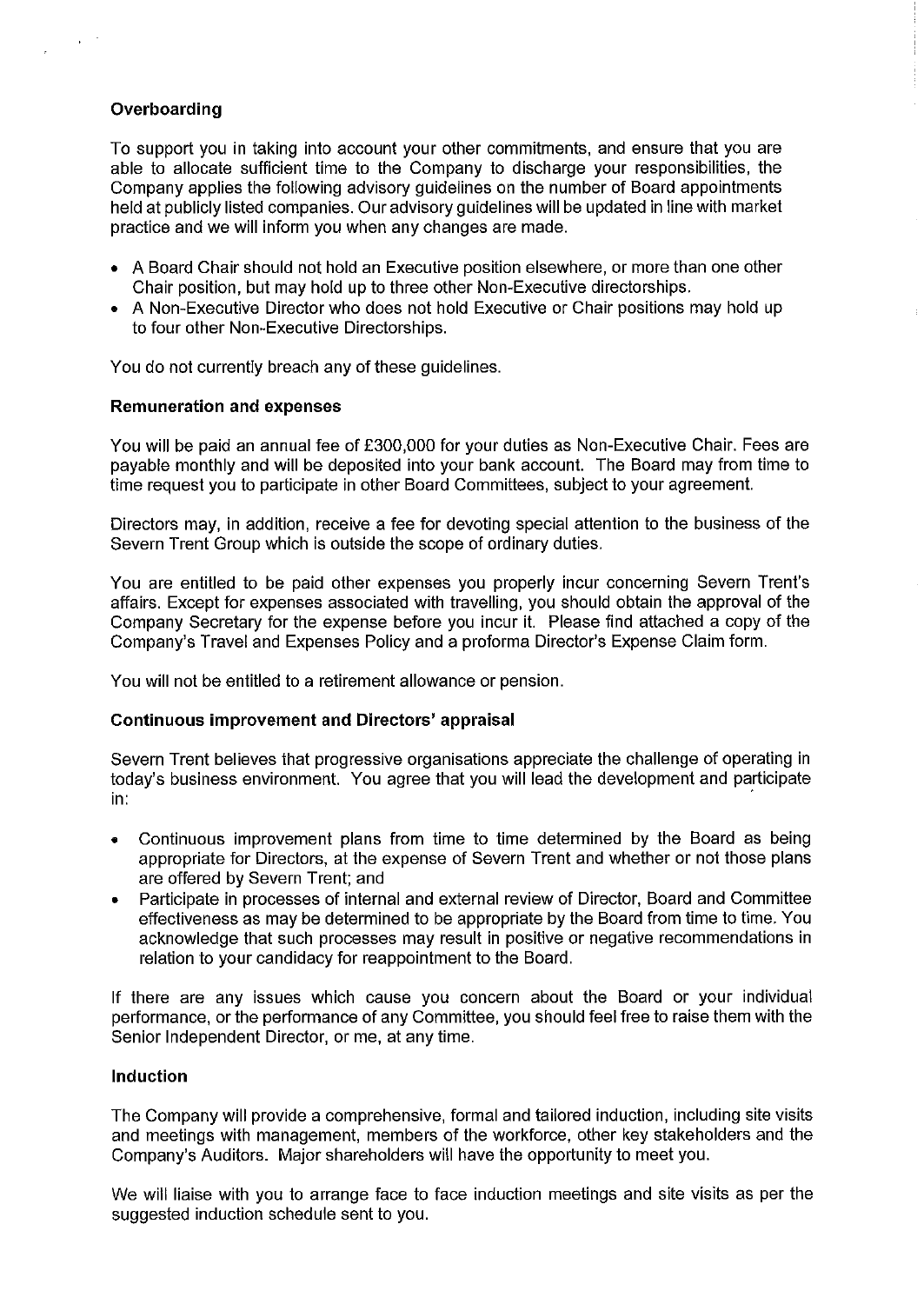#### Independent advice

You may seek independent professional advice, at the expense of Severn Trent, on any matter connected with the discharge of your responsibilities with my prior approval. Copies of this advice must be made available to, and for the benefit of, all Board members, unless otherwise agreed.

#### **Insurance Arrangements and Deed of Indemnity**

I enclose a summary of our Directors' and Officers' Insurance arrangements together with a Deed of Indemnity in your favour. Please return the duplicate copy to me, duly endorsed.

#### **Policies**

Severn Trent has developed a range of policies which govern conduct of the Directors and employees and set out the processes, values and standards of the Severn Trent Group in dealing with all stakeholders. These will be included in your induction material. You acknowledge that your compliance with these policies will be an aspect of any assessment of your performance as a Director of the Board.

#### Inside Information and Dealing in the Company's Shares

During your period of appointment you are in particular required to comply with the provisions of the Market Abuse Regulation ("MAR") and the Company's Inside Information and Share Dealing Policy in relation to dealing in the Company's shares. All "persons closely associated" with you, as defined in MAR ("PCAs") also need to comply with these provisions.

I enclose our MAR questionnaire for completion, including details of your PCAs. Please return this to me and keep me updated with any changes to the list of your PCAs. We will contact you every six months to confirm the PCA information we hold is correct. A copy of the supporting policies will be provided in your induction pack.

## **Company Secretary**

I am Severn Trent's Group General Counsel and Company Secretary and all Directors have access to my advice and services.

#### **Confidentiality**

All information obtained during your Appointment is confidential to Severn Trent and should not be released, either during your Appointment or following termination (by whatever means) to third parties without prior clearance from me, or as required by law or by Severn Trent's policies and procedures. Please advise if you have a PA who has access to your emails so that they can be requested to comply with this undertaking also.

#### Technology

By consenting to become a Director, you consent to the use of video, telephone, electronic mail, any other technology which permits each Director to communicate with every other Director, or any combination of these technologies for the purpose of calling and holding Directors' meetings and communicating with major shareholders and at the AGM.